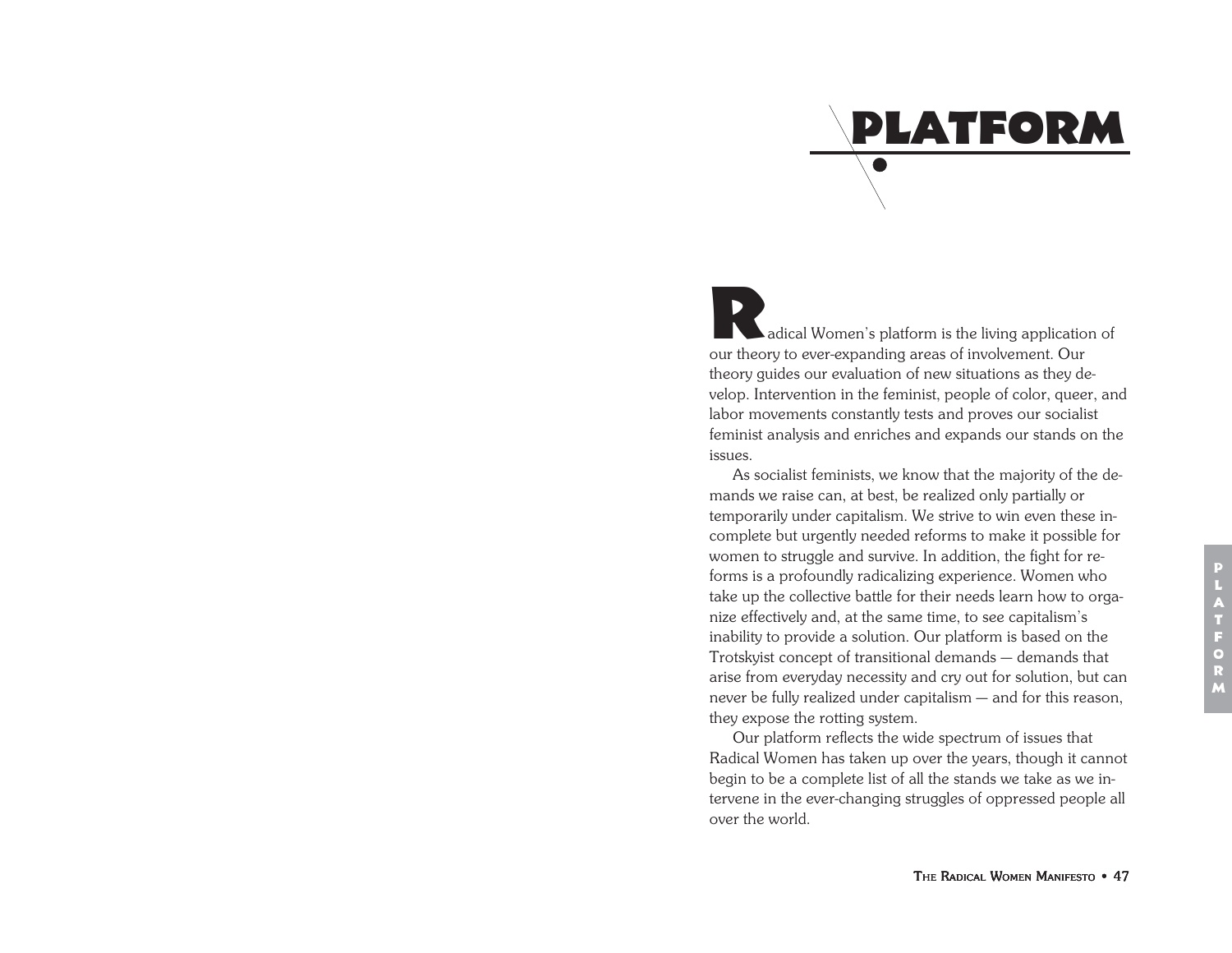### Legal Rights

Throughout most of the world, women are not recognized under the law as equals with men. Current laws and judicial interpretations are sexist. For example, after a century and a half of struggle, the U.S. Constitution still lacks a federal Equal Rights Amendment and thus provides no nationwide legal foundation for women's equality.

The law should protect human life and liberty above private property, but under capitalism the reverse is true. The just and democratic recognition of the rights of women is sacrificed for capital's need to perpetuate the institution of the nuclear family, along with the subordination of wives to their husbands. The resulting second-class status of women is enforced through legislation, the courts and government policy.

#### We demand:

- ! Unconditional equal treatment under non-sexist law for all women regardless of age, marital status, disability, health, race, sexual orientation, size and weight, immigration status, political ideology, lifestyle, or income level.
- ! Equal legal recognition of all forms of consenting relationships, marriage and domestic partnerships, including those of lesbians, gays, bisexuals and transgendered people. No preferential tax treatment based on marital status. The unqualified right of married women to keep their own names and independent legal identities. Divorce granted on the grounds of incompatibility and incontestable by either party. Child custody and community property disputes resolved free of charge by a qualified, non-adversarial and publicly funded family commission composed of professionals and lay people acceptable to both parents. Removal of divorce and child custody issues from the adversarial court system. The right of women and children to legal separation from their families.
- Preservation and extension of civil liberties to protect our right to dissent, including freedom of speech, association

and assembly, and the right to privacy in all spheres particularly on the job, where civil rights are routinely suppressed.

### Economic Equality

The reentry of women into the world of paid work on every level and on an equal footing with men is the essential lever for achieving social equality. Yet the economic crisis of capitalism deals its heaviest blows to women. Economic dependence, whether on men or on welfare, is in fundamental contradiction to freedom and independence. Women face constant prejudice in financial transactions because of our supposed "emotionalism" and consequent "instability" and also because many women are not paid enough to independently qualify for many economic transactions. To control our lives, we must control our own livelihood.

- ! Affirmative action and seniority protection in employment and promotion. Separate seniority lists by race and/or sex in job classifications where women and people of color are underemployed. Legally enforceable quotas to guarantee equal access to all job classifications for women, people of color and ethnic minorities.
- ! Equal pay for equal or comparable work as a right of women, people of color, disabled, old, young and immigrant workers.
- ! Free 24-hour, industry- and government-funded, community-controlled childcare centers on or near the job, with educational, recreational and medical facilities for children.
- ! Paid leave for pregnancy, new baby care and major illness without loss of benefits, seniority or job status.
- ! Safe working conditions for everyone. Eradication of dangerous work environments that affect disproportionate numbers of women, especially women of color and immi-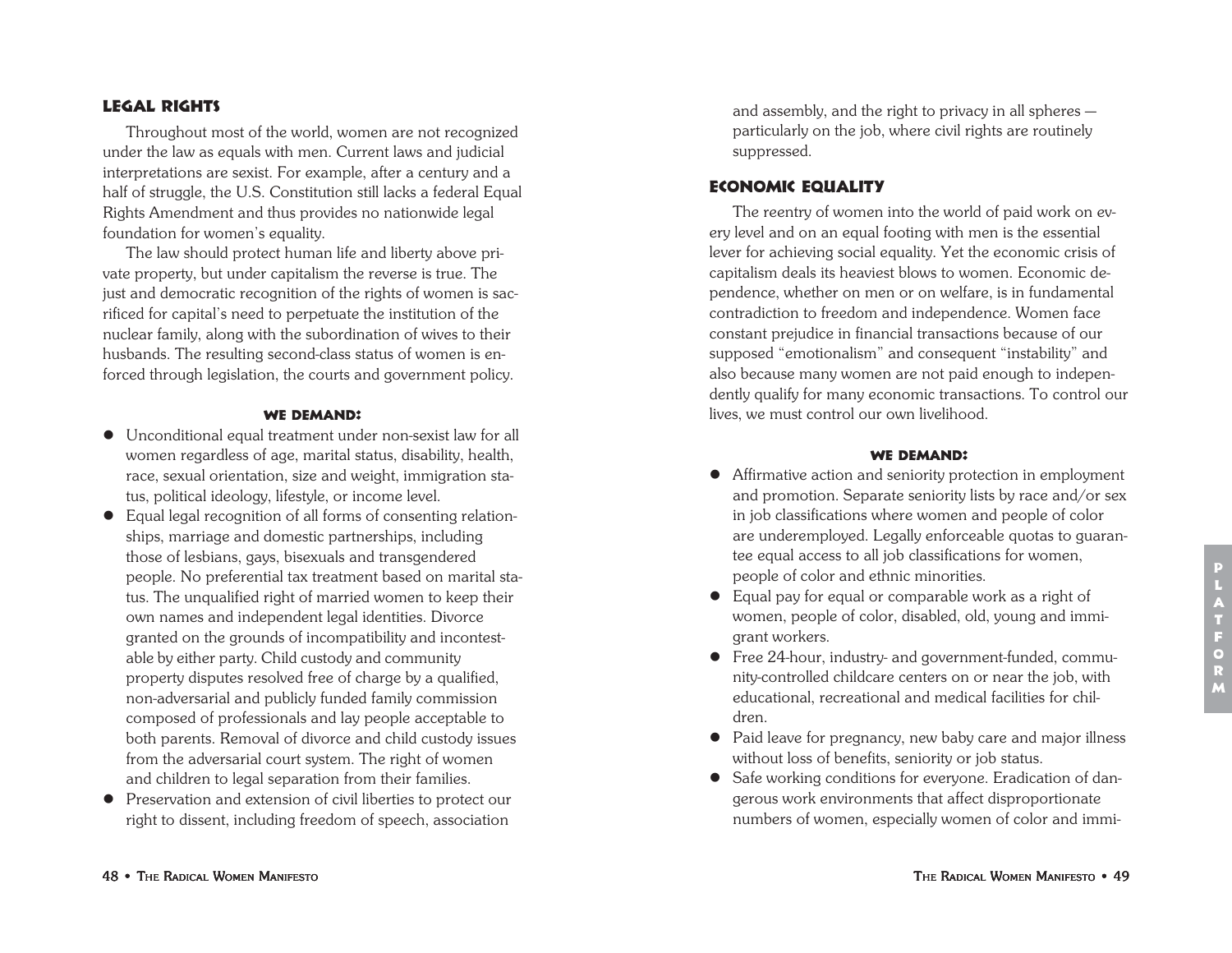grants. An end to using unsafe conditions as an excuse to exclude women from certain areas of employment. The right of all workers to withdraw their labor, with full pay, from any hazardous work environment or practice until the problem is rectified.

- ! Unlimited employer-funded sick leave at full pay. Employer-paid, comprehensive health insurance for both fulland part-time workers where healthcare is not yet nationalized. Employer-funded domestic partnership benefits.
- ! Nationalization of failing industries under workers' control.
- ! Corporate- and government-sponsored retraining and placement at no loss in pay for injured workers and those laid off by plant closures, automation, or speedup.
- ! Equal access for women to apprenticeships in the trades. Affirmative action training programs in nontraditional trades. An end to harassment and physical attacks on women in the trades.
- Full employment instituted through a sliding scale of hours with the length of the working day uniformly reduced until there is work for everyone paid at the rate of a full day's union wage.
- ! Regular, automatic wage increases to fully match increases in the cost of living.

# Women and Unions

Women workers and unionists are key to a revitalized labor movement. As the lowest paid workers, our struggles against discrimination and for our rights bring fresh dynamism to the labor movement.

### We demand:

! Full equality for women in union membership and leadership functions. The leadership of unions should reflect the membership in terms of race, sex, and languages spoken. Union-sponsored apprenticeship programs with affirmative action hiring and training.

- ! Aggressive campaigns by unions to organize the traditionally unorganized sectors of labor, which are primarily women and people of color. The labor movement must fight for equality for all workers, address social issues, and prioritize the demands of women, people of color, immigrants, and lesbians and gays.
- ! Union democracy: the right of union members to decide the goals and priorities of their unions through full discussion and majority vote. Free speech within our unions, including the right of radicals to be heard.
- ! Militant labor action, including general strikes, in solidarity against government and business attacks on any sector of the labor movement. Solidarity actions with workers of other countries against the union-busting multinationals. Replace protectionist consumer campaigns with "Buy Union" campaigns.
- ! An anti-capitalist labor party to act as an independent political voice for labor and put an end to the union bureaucracy's perennial alliance with the pro-capitalist parties.
- ! End AFL-CIO support for the American Institute for Free Labor Development and other CIA fronts which crush independent unions in the Third World.

# Biological Self-Determination

Under capitalism, women are considered the property of men, the church and the state. To gain control over our lives, we must take back our minds and bodies.

Our sexuality is for us alone to determine; we must define ourselves. Fundamental to the liberation of women is our right as free individuals to exercise control over our own bodies based on our own judgment, free from economic or social coercion. Bearing and nurturing children is only one part of a woman's life. Children should not be our private responsibility nor should we be forced into childbearing.

P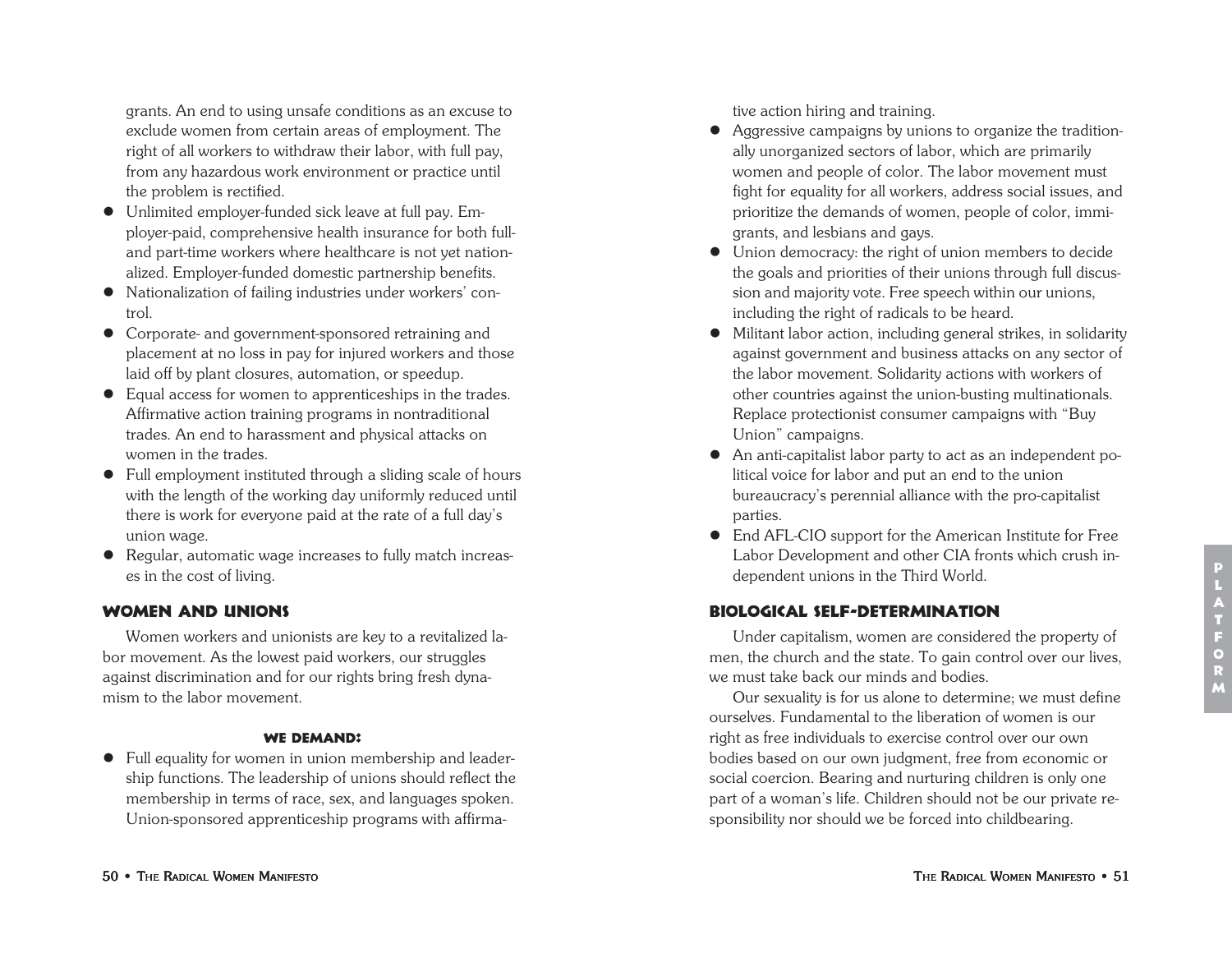#### We demand:

- ! No state interference with a woman's reproductive decisions or with her decisions during pregnancy.
- ! Readily available birth control information and the distribution of free, safe contraceptives to all who request them, regardless of age. Development and promotion of safe, reliable birth control for men as well as women.
- ! No forced sterilization or "consent" obtained under pressure or in the absence of full information and understanding of consequences. No experiments on women without their knowledge and informed, uncoerced agreement. Stop the reproductive genocide against indigenous and colonized nations, people of color, ethnic minorities, and people with disabilities. Stop "population control" programs used by imperialism to perpetrate genocide in Third World countries.
- Free, safe and accessible abortion on demand for any woman, including women under the age of 18, without notification or approval of parents, the father, or the courts. Legal and medical recognition that a woman's life and livelihood take precedence over a fetus.
- An end to the double standard of sexual morality. The right of married women to extramarital sexual relations free from the atrocious label of "adultery." The right of unmarried women of all sexual orientations to enjoy sexual self-expression and free sex lives, untrammeled by social and religious prejudice and vicious regulatory laws.
- ! Nationalization of companies that develop new reproductive technology to ensure it will be controlled by and used *for* women, not against us. Reproductive technology should be introduced only after approval by women. Ban profit-making agencies in the surrogate-mother industry. Recognize the rights of surrogate mothers as workers. A surrogate mother should have the same right to change her mind and keep her child as a mother who puts her

baby up for adoption.

- ! Free, quality prenatal care and childbirth services.
- ! Mandatory non-sexist and non-homophobic sex education for all students of all ages.

### Quality Healthcare

We should not be forced to place our mental and physical health in the hands of an insensitive, for-profit medical system that is enriched by our illness. First-rate healthcare is a basic human right.

- Quality, informative, preventive, and rehabilitative healthcare for all at no charge.
- $\bullet$  Nationalization of all sectors of the medical industry  $-$  including pharmaceuticals, insurance, and home care services — and place them under the control of healthcare workers and users of medical services. Union wages for all healthcare workers.
- The right to free, quality mental health treatment, without pressure to conform to traditional sex roles or heterosexuality. Stop "therapy" aimed at subverting women's rebellion and keeping us in "our place" through harmful drugs, shock treatment and other forms of social control. End the brutalization of women by the psychiatric profession and by racist, sexist psychological testing.
- $\bullet$  Comprehensive funding for unbiased research, prevention, and treatment of diseases that affect women and other oppressed people. No exploitive use of women as medical "guinea pigs," which has been especially common with women of color and in Third World nations. An end to the practice of using studies composed solely of white men to develop medical treatments for diseases that affect everyone.
- ! Full funding for research, treatment, cure and prevention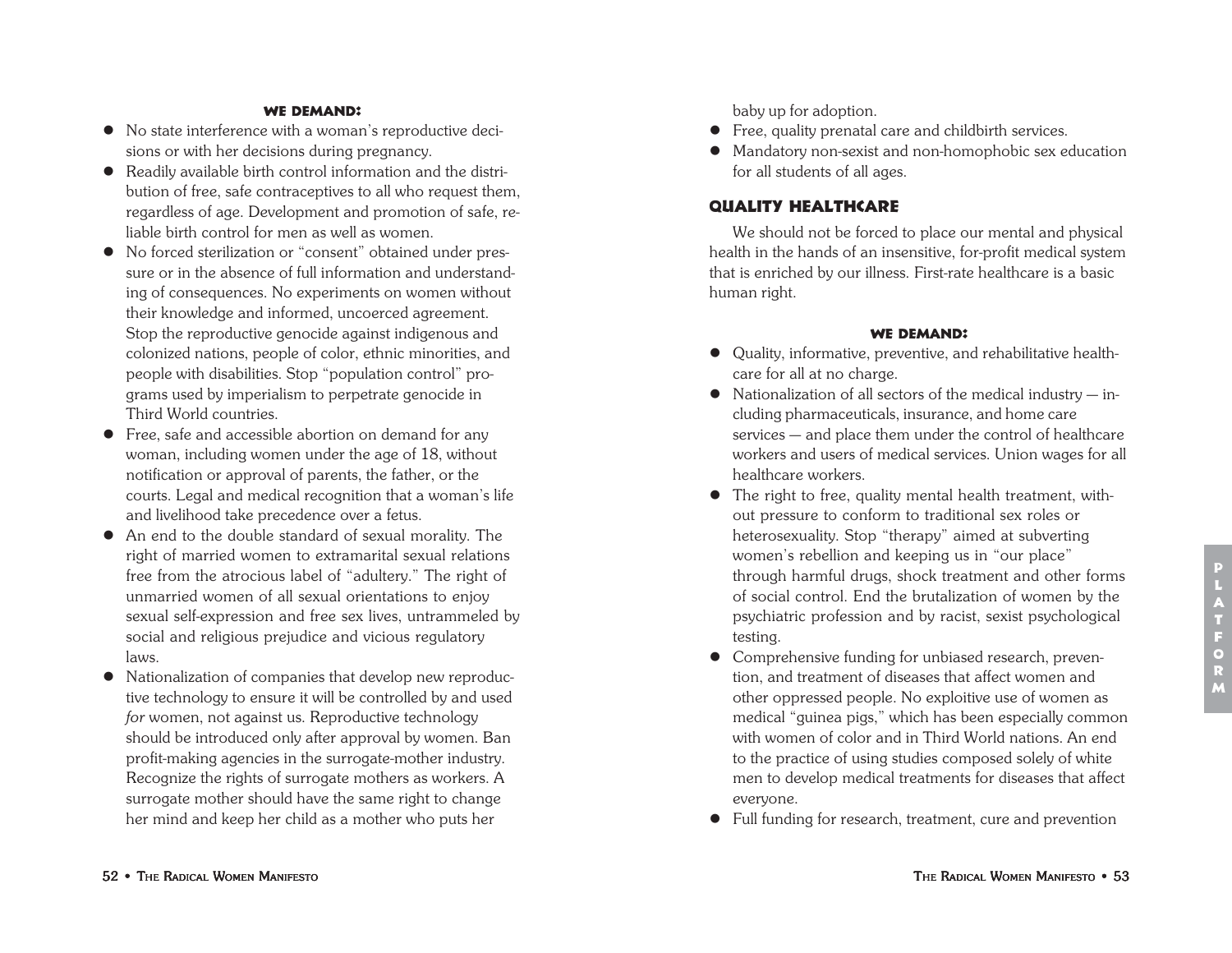of AIDS. Make all trial drugs free and available to all AIDS/HIV-positive patients — including women, who are now routinely excluded from test protocols — on an informed, voluntary basis. Free, voluntary, anonymous HIV testing; no forced testing. No quarantine of AIDS and HIV-positive people. Housing, childcare, medical care, counseling, and a guaranteed income to people with AIDS. Free, culturally appropriate safer sex education and materials for all ages. No discrimination against people with AIDS or HIV.

- Stop the breast cancer epidemic with comprehensive funding for education, research, treatment, cure and prevention. Make all trial drugs free and available. Clean up environmental contributors to cancer. Make state-of-theart, low-radiation mammography available to all women at no cost. Make all forms of treatment and detection — traditional and nontraditional — available at no cost to breast cancer patients. Breast cancer education for all young women through the schools. Housing, childcare, medical care, counseling, and a guaranteed income for *all* cancer patients.
- ! Legalize all drugs under community control to take away drug dealers' profits, lower the cost and, therefore, reduce crimes committed to finance drug habits. Allow regulation of drug quality. Provide free, sterile needles and no-cost, stigma-free, accessible, voluntary treatment programs for addicts and alcoholics. Establish universal, culturally aware educational programs to help prevent drug addiction. No forced drug testing.
- $\bullet$  The right to make informed decisions about our own healthcare, including the choice of legal guardian, if needed. The right to choose or refuse medical treatment, regardless of pregnancy status. The right to die and the legal right to assisted suicide.
- ! Full civil rights for people in nursing homes and mental health institutions.

### Rights of Children

Within the hierarchy of the nuclear family, children are at the bottom, with no control over their lives, minds or bodies. They receive the harshest blows from the stress, conflict and disintegration of the nuclear family under capitalism, yet have no escape from it. Class society deprives children of their legal, social, economic and political rights through often capricious laws and social mores that take no account of a child's individual and constantly expanding capabilities. Children are the future of humanity, and therefore society as a whole must assume responsibility for the young: to provide for their needs, protect them where they are vulnerable, socialize and educate them, and open the prison door of the nuclear family. Children should be guaranteed freedom from oppressive family relations and their parents should be liberated from the sole and isolated responsibility for child-rearing.

- The right of children to be respected as capable human beings who can participate in society to the fullest extent of their experience and abilities.
- ! Free, quality, community-controlled industry- and government-funded childcare centers staffed by professionally trained personnel at union wages and conditions, open 24 hours a day to all children regardless of their social status or the parents' reasons for bringing the children there.
- ! Guaranteed quality living conditions for children, including full and free access to medical, dental and mental health care, housing, clothing and a nutritious diet. Free breakfast, lunch, and dinner programs for all low-income school children, regardless of immigration status.
- Full protection of children from physical and psychological abuse and sexual coercion, molestation or exploitation by any institution or individual, including parents. Courts and social welfare agencies must make protecting a child from an abusive parent a higher priority than trying to "keep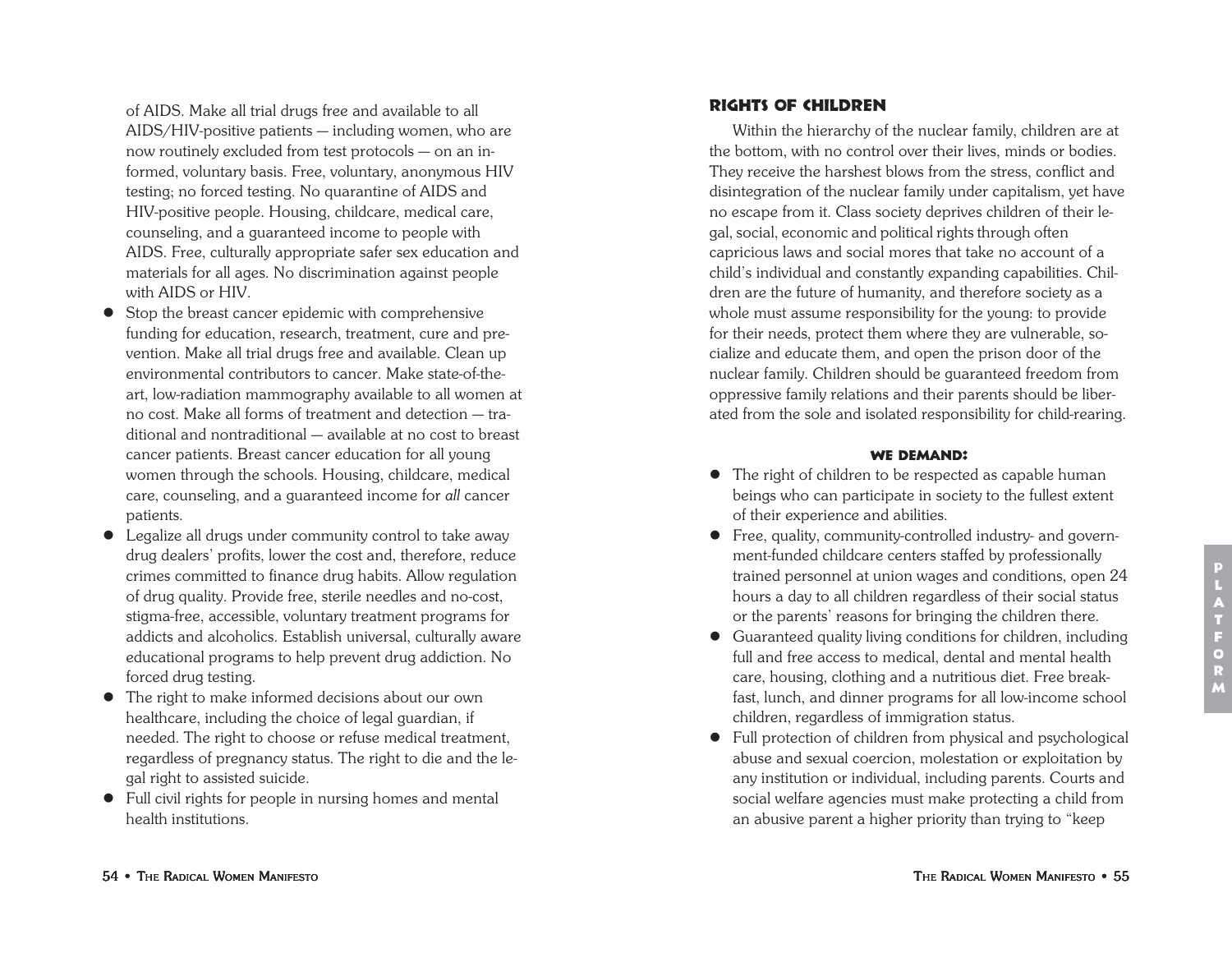the family together." End the practice of ignoring or discounting children's testimony about sexual abuse and of scapegoating mothers who are unable to provide sufficient care and protection due to economic or social factors beyond their command. Community control of all agencies charged to act as children's advocates or protectors.

- ! Recognition of children's right to be sexually active on their own terms and at their own pace.
- ! Governmental responsibility and allocation of resources at no cost for children with special problems such as AIDS, disabilities, homelessness, and drug or alcohol dependence.
- ! Implement educational programs to teach parents, teachers and childcare workers how to guide very young children to express themselves through non-sexist play.
- ! End poverty as a cause for giving children up for adoption. Stop adoption profiteering. Babies shouldn't be brokered.
- The right of young people to organize on their own behalf.
- ! Stop police harassment and race-profiling of youth.

# **EDUCATION**

Women are doubly discriminated against in education. First, we are denied equal opportunity in the free choice of fields of academic study as a result of cultural conditioning and closed doors. Second, our own history as a sex is ridiculed and/or ignored in the prevailing curricula.

### We demand:

- ! Equal opportunity in all academic fields and in professional, service and industrial training schools. Equal funding for women's and men's sports. An end to race and sex bias in testing. Women and people of color should be represented on all school admissions committees.
- ! Elimination of stereotyping in educational materials and instruction. Diverse faculty, including women, people of color, and lesbians and gays, at all grade levels. Lesbians, gays, transgendered people, and leftists should have the

right to teach, free of harassment or discrimination.

- ! Free, quality, multilingual, multicultural education for all, from primary through college levels in an atmosphere of civil liberties and respect for dissidence and nonconformity. An end to the elitist, ivory-tower separation of universities from the communities of oppressed people.
- ! Access at all educational levels to curricula that represent the full spectrum of human endeavor, including the often omitted areas of creative and performing arts, languages, sex education and the true history of all the exploited and oppressed. End corporate control of curricula and research. The establishment and funding of women's studies, ethnic studies, sexual minority studies, and labor studies departments with teachers qualified to explore and teach the history of oppression and resistance. Required courses in these fields regardless of academic major.
- ! Expose the cultural-religious myths that claim women's "inferior nature" is scientifically based on biology, sociology, psychology and social anthropology. An international campaign against sexist ideology in the schools.
- ! Paid living expenses for all students. Free bilingual, multicultural childcare on every campus.
- ! Accelerated and transitional courses, and waivers on standard entrance qualifications, for women returning to school after years away from it.
- Community/teacher/parent/student control of the schools. Administrators and principals should carry out policies established by the community, not dictate to students and teachers.
- The right to privacy, free speech and association, and the right to organize for teachers and students at all grade levels. Outlaw corporal punishment in the schools.
- ! Full funding for literacy campaigns in both majority and minority languages. Guarantee every person the right to learn to read and write in the languages of their choice.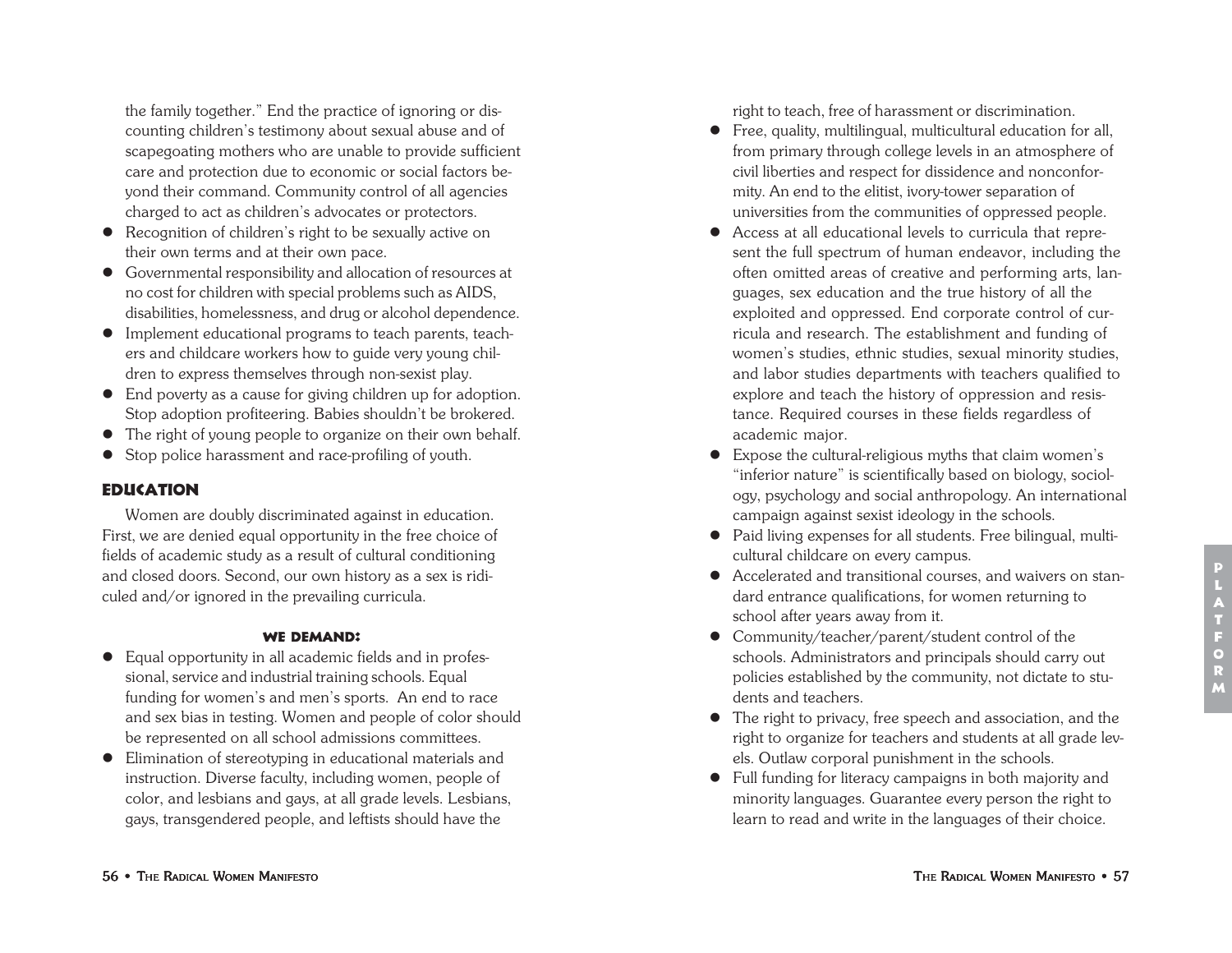Fully paid study leave to acquire these skills.

! Raise the levels of teachers' salaries and school funding through taxing corporations.

## **POLITICS**

Winning the right to vote was a progressive gain for women, but it has not given us political equality. Capitalist parties court women's votes either by championing the "virtues" of the nuclear family and traditional values, or by presenting themselves as advocates for women's rights and equality. But no capitalist parties can genuinely fight for or achieve full women's rights because they are all dedicated to a system that reaps huge profits from women's inferior status.

Women, people of color, sexual minorities and working people should support only socialist or anti-capitalist labor candidates and build a workingclass party to take independent political action in our own interests. Only such a party will enable us to break the confines of the bourgeois state and create in its stead a new, egalitarian, socialist society.

#### We demand:

- The right to equal participation in political life and all social, political and economic leadership functions.
- The democratic right for all oppressed groups within any organization to form caucuses.
- ! Responsible action in the interests of their sex by all women legislators.
- ! Equal access to the ballot, media time, and financial resources for minor parties.

# People of Color, National/Ethnic Minorities and Indigenous Nations

The same system that oppresses women is responsible for the subjugation of people of color, indigenous people and ethnic minorities. We are all used to make profits for capitalism. The entire movement must learn that we *cannot* achieve

meaningful unity by pandering to the most privileged elements of the struggle or by allowing homophobia or anti-Semitism to divide us.

Women of color and national/ethnic minority women experience the most intense forms of oppression because they are discriminated against on three counts — their ethnicity, their sex and their class. Lesbians of color face homophobia as well. They embody and reflect the needs of all oppressed people. No one will achieve true equality until lesbians of color are free and equal.

The leadership role of women of color, indigenous women and national/ethnic minority women is decisive to the coming revolution. They have the most to gain and the least to lose from the destruction of the private property system. It is their seriousness and dedication, born of years of struggle against the racist and sexist ruling class, that will provide the energy and direction towards unity and eventual liberation.

### We demand:

- An end to all forms of racial and ethnic discrimination: social, legal, political, cultural, linguistic, and economic. Equal participation for everyone in all aspects of society.
- ! Affirmative action in hiring, promotion and educational opportunities for all people of color and ethnic minorities, particularly women.
- ! Overturn all immigration laws which limit admission of people of color, discriminate against both undocumented workers and citizens of color, and pit native workers against immigrants — who are actually allies in the fight against the capitalists. Open all borders for free movement internationally.
- An end to both overt and indirect denial of voting rights to people of color, ethnic minorities and immigrants. Mandatory multilingual ballots, voting materials and campaign information.
- ! Immediate cessation of police brutality and racist harass-

P L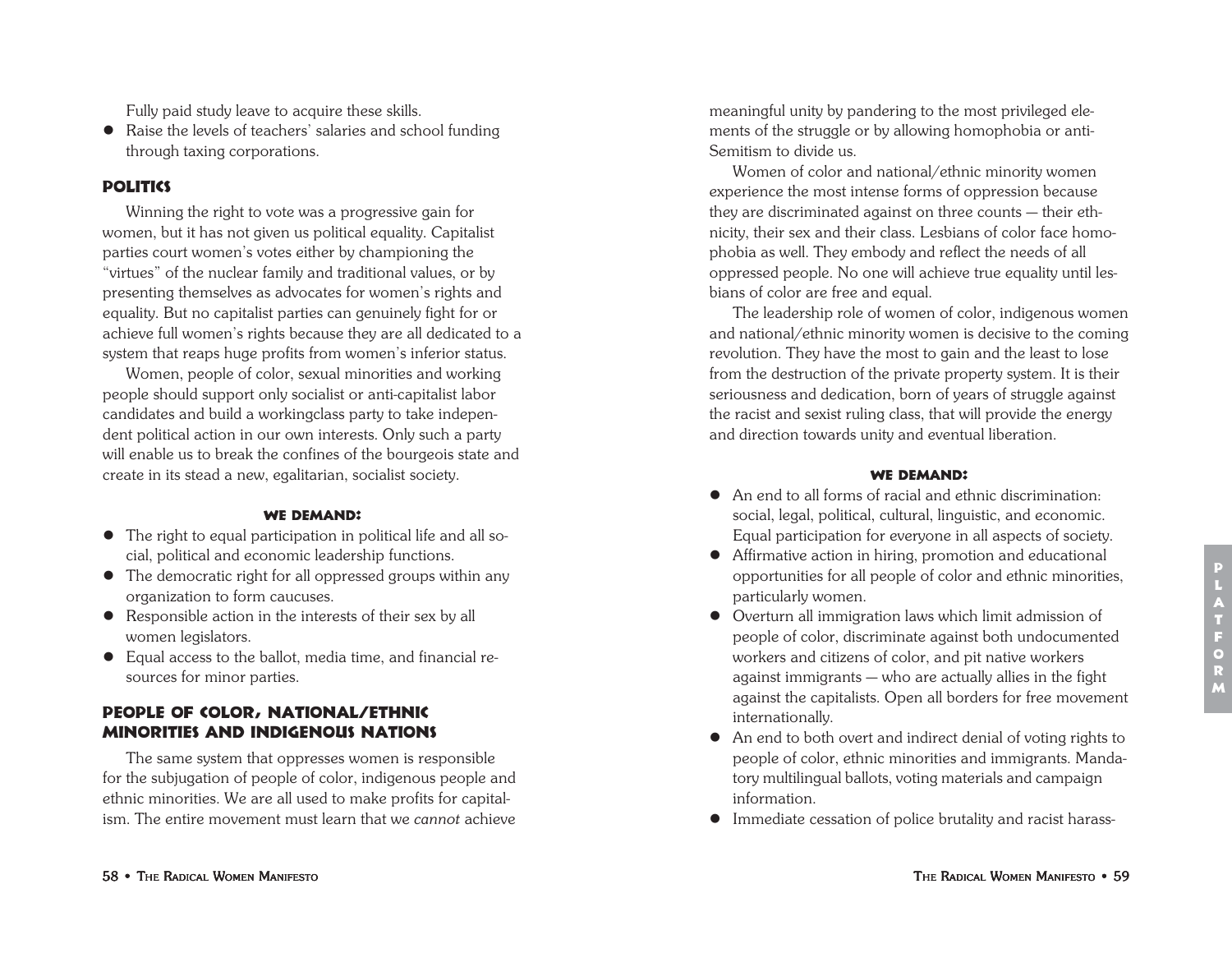ment, terrorism, and murder of people of color and ethnic minorities. Establish elected, community-controlled police review boards, independent of the police, with power to discipline and fire cops who harass, brutalize and murder people of color, youth, queers, workers and women. The police are the armed agents of the ruling class and are incapable of policing themselves.

- ! Self-determination for all oppressed and indigenous nations, including Native Americans, Australian Aborigines, Maoris, the Kanaks of New Caledonia, Kurds, Puerto Ricans, and Palestinians.
- ! An end to racist, anti-immigrant, and anti-Semitic violence and scapegoating.
- End all language discrimination. All state institutions must be fully multilingual.

### Sexual Minorities

Lesbians, gay men, bisexuals, transgendered people, and transvestites suffer extreme bias because their lives are a direct threat to the "sanctity" of the nuclear family. With the advent of the AIDS crisis, the hysterical scapegoating of gays has triggered a sharp rise in discrimination and violence aimed at all sexual minorities.

All oppressesd people must embrace the demands of sexual minorities for total liberation in order for any of us to gain our freedom. Lesbians face the most intense forms of sexism and lesbians of color have the additional burden of racism. The life experience of surviving a brutally oppressive and hostile society has produced among lesbians a large number of independent, strong and capable women. In these women lies a vast potential for dedicated feminist leadership that can provide strength to the whole movement.

### We demand:

• An end to the social, political, moral, legal and economic discrimination against lesbians and all sexual minorities.

Enactment of comprehensive legislation to outlaw discrimination against sexual minorities.

- ! An immediate halt to police harassment, brutality and murder of sexual minorities.
- The right of sexual minorities to care for and raise their children and to be adoptive or foster parents. No discrimination based on sexual orientation, marital status or race against adults who want to adopt children.
- ! Reversal of immigration laws which refuse entry to sexual minority persons or anyone who has or is suspected of having AIDS.
- ! An end to the vicious and destructive portrayal of sexual minorities by the media. The image of lesbians as sick, vicious man-haters is consistently used to divide the feminist movement. We denounce such lies and smear tactics.
- ! Equal access for sexual minorities and independent women to medical benefits, insurance, and paid leave for bereavement and major illnesses. Domestic partner laws that allow all people — gay *and* straight — to claim benefits for all self-defined family relationships. Protect the privacy rights of domestic partners.
- ! An end to anti-sodomy laws and all other laws that limit consenting sexual practices.

# Elder Women

The plight of elder women in our society is an intensification of the discrimination and exploitation faced by all women. Self-righteous testimonials about the supposedly revered status of elder women cannot hide the fact that women over 65 are the most impoverished sector of society.

The hard work and poverty endured by young women results only in more poverty and social isolation when they grow old. The inadequate wages of working women yield correspondingly scanty Social Security, medical and retirement benefits, stranding them with increasing healthcare expenses

P L A T F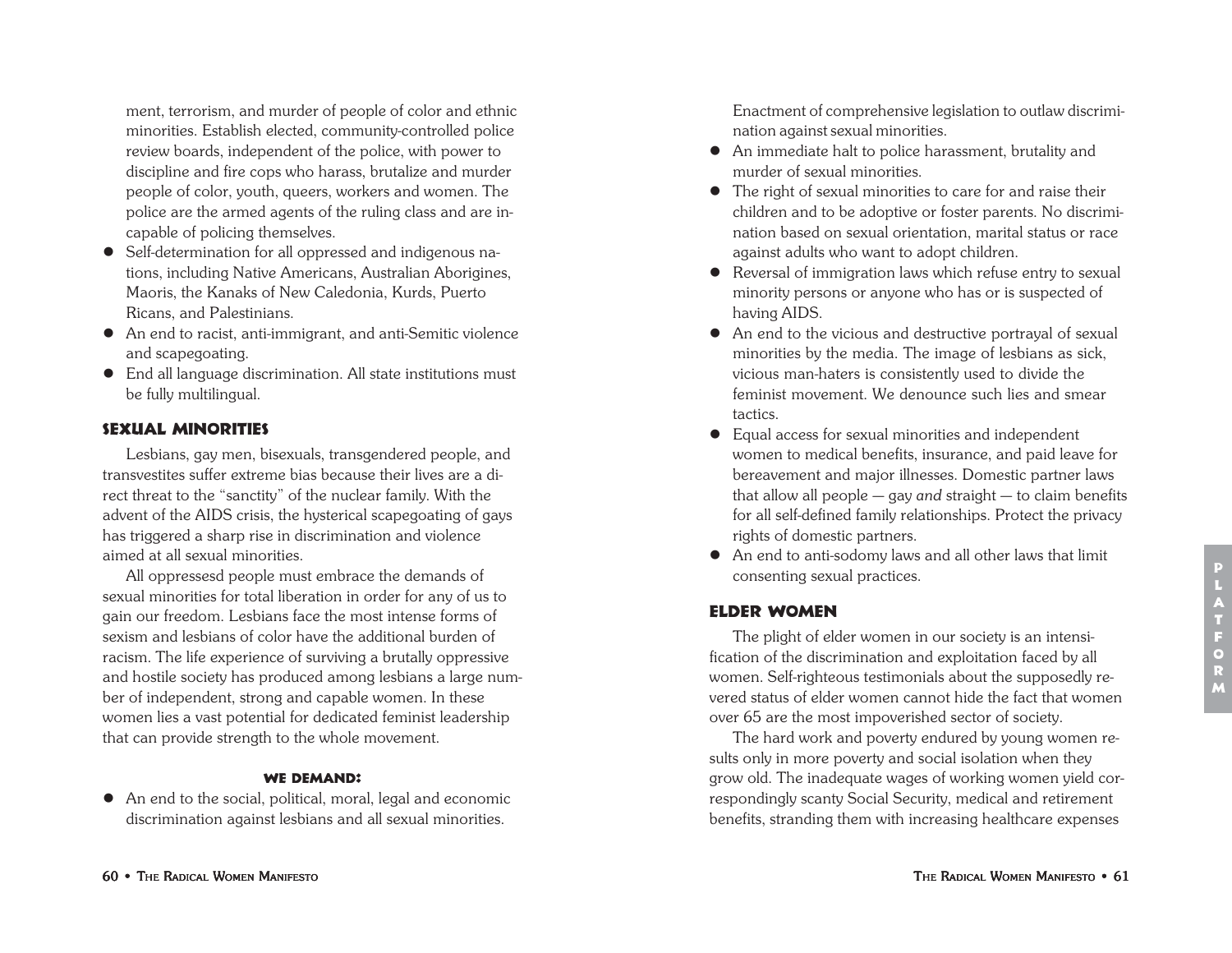and the ever-rising cost of living.

What little social recognition is given women for their domestic and reproductive services is withdrawn after childbearing age and they are coldly discarded by the rest of society as no longer useful. The cruel poverty and isolation suffered by older women are an insult to all women and a crucial component of our struggle for liberation.

Older women are a very important part of the women's movement. Their years of struggle for survival against unremitting oppression have produced a wisdom invaluable to younger women who are just becoming aware of the harsh reality of women's existence. The feminist movement was built by their hard work and dedication and is strengthened by their continued participation and leadership.

### We demand:

- ! A guaranteed pension at livable union wage for all elders.
- ! Healthcare that is thorough, respectful, and caring. Free, well-staffed, multicultural, multilingual medical and home care. End dehumanizing custodial care for profit. Provision at no cost of all techniques, personal aid devices, exercise and therapy to promote quality of life. Free, accessible transportation. Nutritious, quality meals delivered to the home at no charge.
- The right to a useful and productive life regardless of age. An end to forced retirement and age discrimination in hiring. Jobs and training for elders who don't wish to retire. Seniority rights and health and safety rules to protect the elder worker.
- ! Free, quality, elder-controlled social and recreational resources.
- ! An end to violence and threats of violence against older women.
- ! An end to media stereotyping of elders and older women in particular — as childlike, useless and dependent. An end to repressive sexual morality toward older women and men.

## Young Women

Young women are doubly oppressed because of their sex and their age. They are prisoners of their families and their education. They are subjected to intense sex-role socialization which limits their abilities, restricts their opportunities and destroys their sense of self-worth. They are denied the basic right to determine the course of their lives. Their sex automatically marks them for oppression, and their youth renders them relatively defenseless against it.

Under capitalism, young women are objects used as their parents/owners see fit. Their struggle against the confines of the nuclear family — and the dynamic leadership they develop as a result — are essential to the liberation of all women.

- ! The right of young women to develop physically, intellectually, socially, politically and sexually, free from sexist repression in their families, schools and other social institutions. An immediate halt to the intimidation and institutionalization of young women for their sexual activities and their rejection of the passive "feminine role."
- ! Establishment of collective homes where young people can live and grow with their peers and compatible adults. Legal recognition of young people's right to enter and leave a family or collective household.
- ! An end to the super-exploitation of youth as cheap labor. Jobs and training for young people, especially youths of color and young women who are doubly and triply discriminated against in the workplace. Equal wages and union protection for young people who choose to work. No sexrole stereotyping in training or employment opportunities.
- ! A halt to the exploitation and abuse of young women and children by the advertising and pornography industries.
- The right of young women to make their own reproductive decisions, including the right to abortion, and for social and economic support for teenage mothers. Quality edu-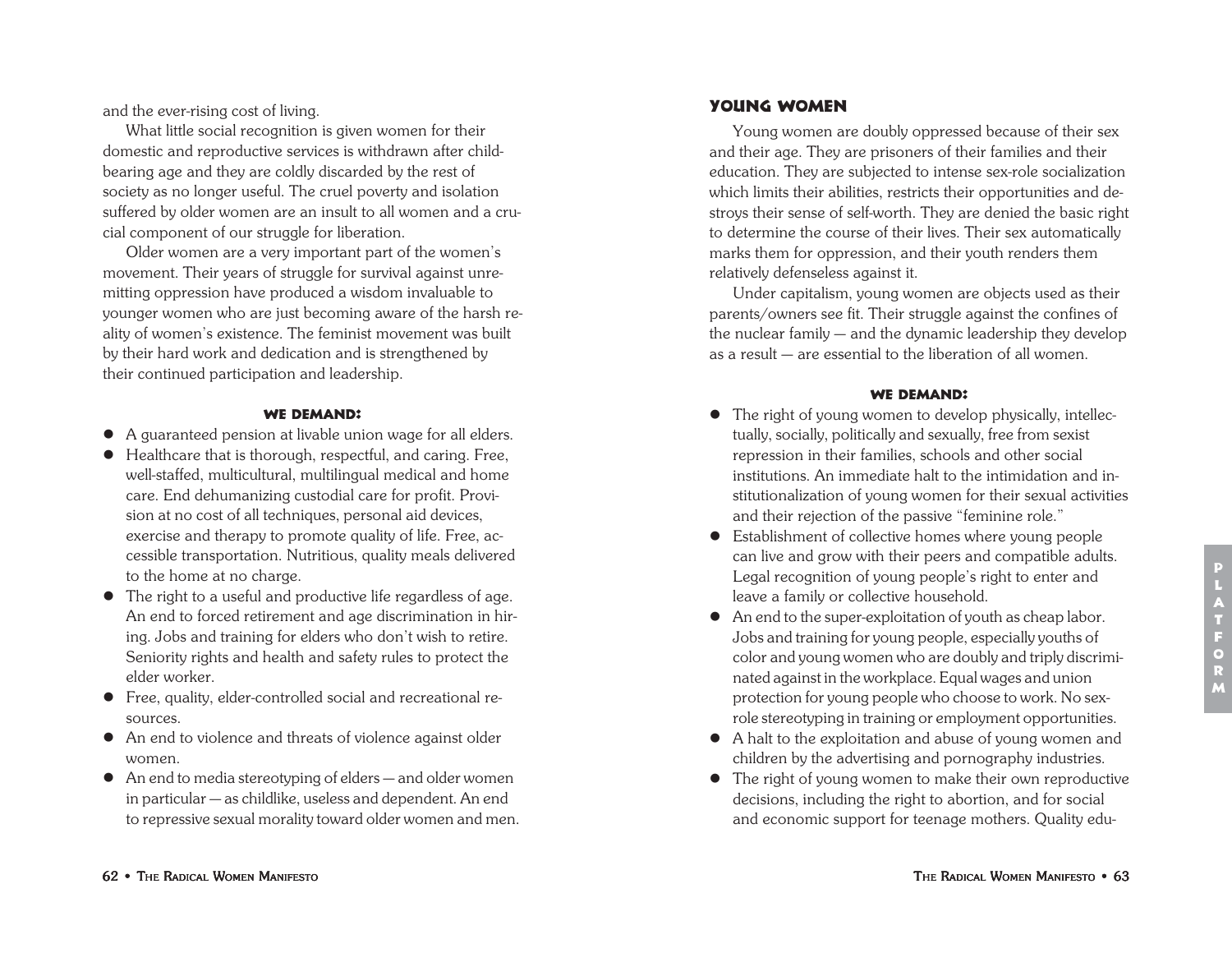cation and childcare for young mothers who wish to continue their schooling.

### Disabled Women

Disabled people constitute a sizable minority. For example, one-quarter of the U.S. population aged 22 to 64 have some level of physical or mental disability.<sup>19</sup> The three major creators of disabilities — war, unsafe working conditions, and poverty — are directly linked to capitalism. The disabled face discrimination and segregation in all facets of their lives.

Disabled women, in particular, are rendered invisible and socially stigmatized as deformed, helpless, and asexual. Although their sexuality is denied, they are also prime targets of sexual abuse, especially if they are mentally disabled or institutionalized.

Disabled women and men are super-exploited as workers. They are paid far less than other workers or used as free labor. The system forces the disabled into social isolation, thereby reinforcing their second-class status. More money is spent on dependence-oriented programs than on strategies to increase autonomy and self-sufficiency and to allow disabled people to be contributing members of society.

### We demand:

- $\bullet$  Complete integration of the disabled into society, including full legal rights and protection from discrimination. Full government and corporate funding to provide state-ofthe-art technological aids to all people with disabilities.
- ! Make transportation, buildings and all public facilities accessible to disabled people. Free transportation.
- ! Free, quality, nationalized healthcare.
- ! Nondiscriminatory job training and employment. Affirmative action quotas for employing people with disabilities. Building and tool modifications for disabled people. Jobs at livable union wages. No exemption from the minimum wage for employers of the disabled. Safe and

healthy working conditions for all. Unionize the sweatshops where disabled people are often forced to work. Guaranteed income at union wages for all those who are unable to work.

- ! Equal education for the disabled, including modified facilities where required. Full funding for programs at all educational levels to teach students with learning disabilities.
- An end to social and media stereotypes which emphasize people's disabilities and ignore their abilities.
- ! Government funding to provide signing for the hearing impaired at all cultural, educational and political events.
- ! Training on disabled rights issues for those who work with the public. Eliminate government bureaucracy that hinders the disabled from receiving necessary assistance.

# Women and Poverty

Limited opportunities have forced many women, especially single mothers, to become dependent upon welfare for their economic survival. This is particularly the case for women of color who, because of racism and sexism, have fewer chances for education and decent paying jobs.

Welfare was fought for and won by the working class to protect its members from the permanent unemployment and poverty that are intrinsic to capitalism. This important gain has been distorted into a system that creates and perpetuates dependency, powerlessness and cynicism, alienating women from the work experiences that build strength and self-sufficiency. If women are ever to achieve equality, they must have training and economic independence.

Instead, even limited welfare benefits are denied to many. In Australia, for example, many single parents are pushed off welfare if suspected of forming a sexual relationship. In the U.S., a rapidly growing number of mothers and homeless people have no welfare benefits to sustain them. The epidemic of extreme poverty and homelessness in advanced capitalist countries is a searing indictment of the system.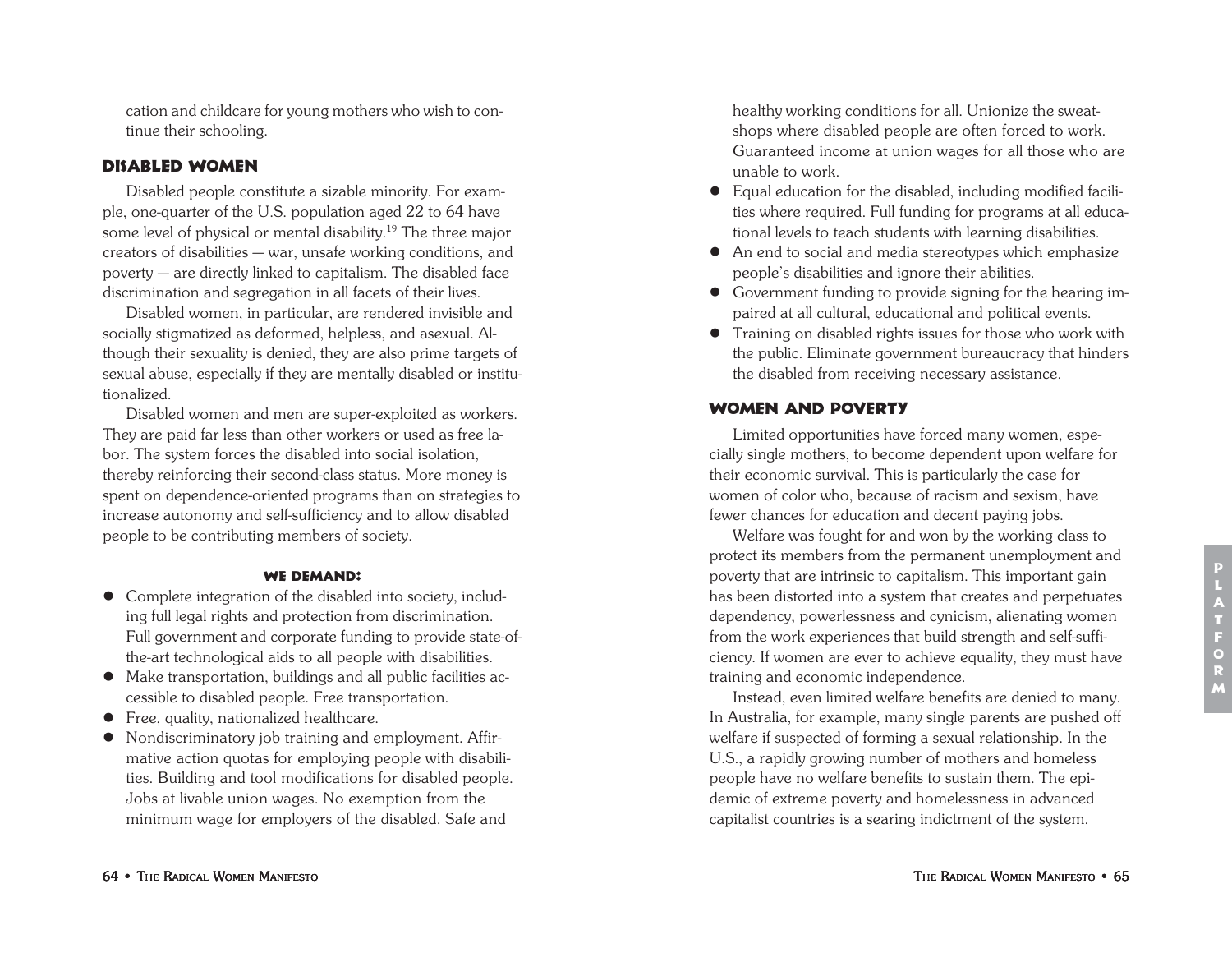#### We demand:

- ! Guaranteed income for all at livable union wage levels.
- ! Immediate cessation of forced work and "training" programs which use economic intimidation to coerce women to accept undesirable jobs at substandard wages. Such programs use welfare women as a cheap labor pool to break the union movement and produce super-profits for big business.
- ! Equal access to education and training programs in *all* occupations, not just stereotypical "women's" fields.
- ! Fair grievance procedures with free legal support for all welfare recipients. An end to spying on welfare recipients.
- ! Free, 24-hour, quality childcare with transportation and three full daily meals provided to the children.
- ! Collectivize housework, cooking and child-rearing as *paid* jobs that are societal, not individual, responsibilities. As long as these socially necessary jobs remain the private responsibility of women in the home, the government should pay wages to those doing this work.
- ! Government subsidized, quality housing for the poor. Stop housing discrimination against welfare recipients. An end to dangerous and dehumanizing "warehousing" of the homeless in shelters. Nutritious food for all.

### Women in Prison

Prisons are institutions of social control and inhumane punishment rather than rehabilitation. The accused person's race, sex, sexuality, political ideology and class often have more bearing on convictions and sentences than does evidence of guilt.

Women, in particular, are often incarcerated for "crimes" of economic desperation or for defending themselves against brutal husbands or boyfriends. While imprisoned, women are subjected to degrading living conditions and physical, psychological and sexual harassment.

### We demand:

- The right to quality, free legal counsel. Stop racism and sexism in sentencing. Eliminate all forms of discrimination against prisoners and ex-prisoners.
- ! An end to the racist, anti-workingclass, anti-radical death penalty.
- ! Freedom for all political prisoners. Shut down special control units that use sensory deprivation and are especially employed against political prisoners.
- The right of prisoners to organize on their own behalf, with protection against retaliation.
- ! Quality healthcare and decent living conditions in prison. An end to medical experimentation and testing on prisoners. No discriminatory sentencing or treatment of prisoners with AIDS or who are HIV-positive. Free condoms and clean syringes for all prisoners.
- ! Job training and education while in prison, including training for non-traditional trades. An end to the use of prisoners as super-exploited cheap labor. Employment at union wages for prisoners.
- The right of inmates to retain custody of their children and to choose whether to have their children with them in prison. Adequate facilities for children to stay with their mothers. The right of all prisoners to have unmonitored and unlimited visits from friends, relatives and lovers, regardless of sexual orientation or marital status.
- ! An end to sexual harassment of all prisoners, lesbians and gay men in particular. An end to racist and sexist violence against prisoners. Stop strip searches and prison rapes.

# Legalization of Prostitution

Prostitution is the inevitable corollary of bourgeois monogamy, middleclass morality and Puritanism. Given the establishment's need to maintain the male-dominated, monogamous family — and the taboo on sex outside marriage prostitution will continue to exist until relationships and moral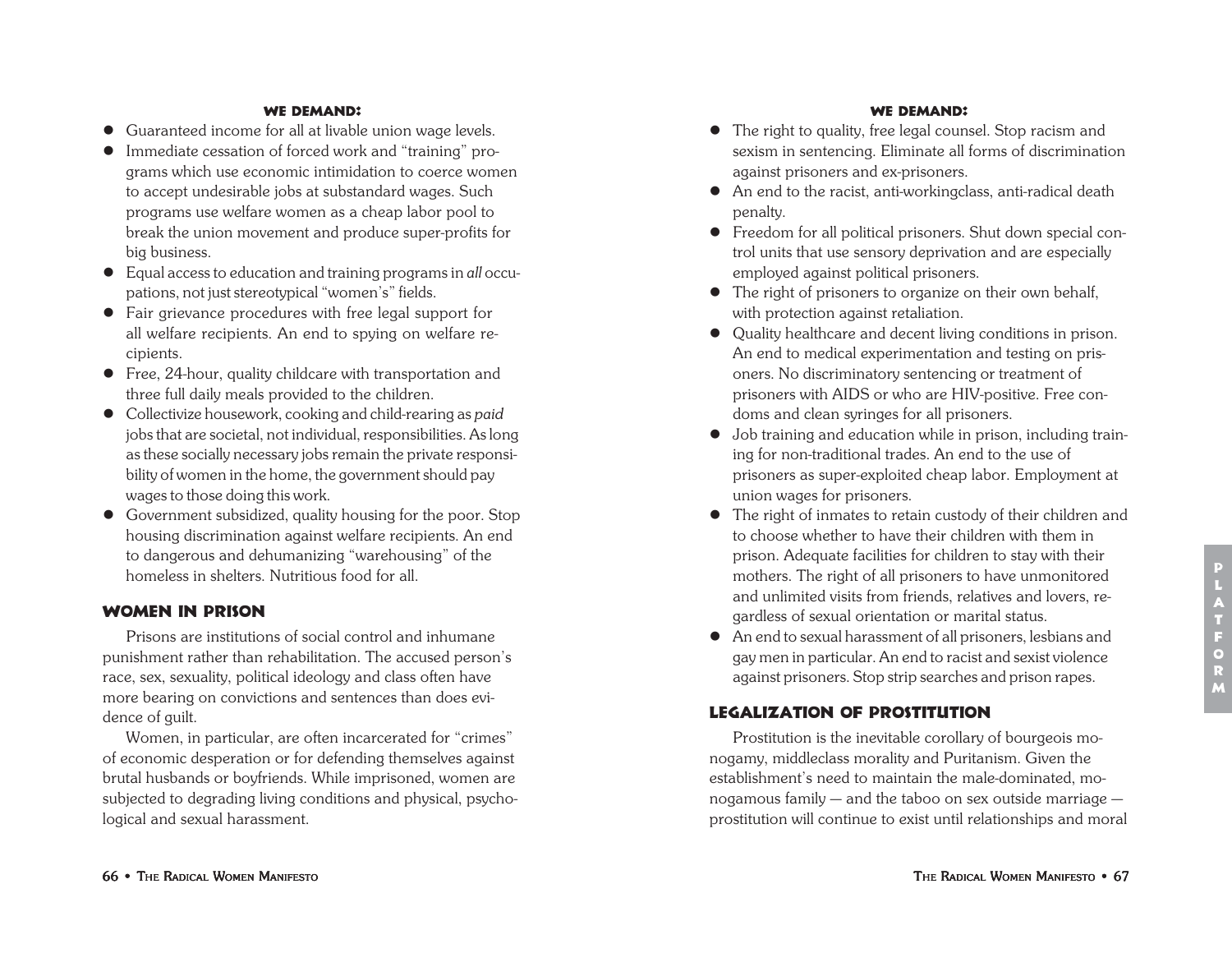values are revolutionized.

Again, women are the victims. Lacking job training, skills and education, some women are forced to become prostitutes, a role in which they face overwhelming economic, legal and moral oppression. The illegality of their trade leaves them open to violence from customers, super-exploitation by their parasitic pimp bosses, and constant harassment and abuse by police and courts which treat them as the lowest of criminals.

While we work for an end to capitalism and its merchandising of  $sex - as$  prostitution or in any other form  $-$  we simultaneously demand protection for maligned and abused sex workers.

### We demand:

- The immediate and unconditional legalization of prostitution. By "legalization," we mean the complete *decriminalization* of prostitution, so that sex workers are not subject to any form of legal harassment, fines, prosecution or regulation. They should instead be defended under the law from violence and intimidation by pimps, cops and customers. The right of prostitutes to police protection.
- Integration of prostitutes into the working class, with basic labor safeguards and the right to unionize. The right of prostitutes to control their own earnings, free from the parasitism of pimps. A guaranteed minimum wage at union standards for prostitutes.
- Free medical care and checkups for prostitutes as they request them.
- The right of prostitutes to have custody of their children.
- ! End the causes of prostitution: poverty, racism and sexism. Free job training and placement for women who choose to leave prostitution for another profession.

### Violence against Women

As women, we experience violence every day of our lives. Our minds and our bodies are continually subjected to the arbitrary and often ruthless whims of the men who hold power over us — our bosses, husbands, fathers, co-workers, cops, and government officials.

Rape is an extension of male control, a form of terrorism to keep us in our "place." Any woman is fair game to any rapist. When we are raped and protest to the authorities, we are accused of having "asked for it." The insensitive treatment of sexual assault victims by the police, the medical profession, and the courts stems from that same rapist mentality — hidden behind a smoke screen of officialdom and sanctioned by the state.

As an extreme expression of the prevailing "blame-thevictim" attitude, women — especially women of color — who successfully defend themselves against violence are often prosecuted and imprisoned.

Domestic violence has reached epidemic proportions that cut across all class and race lines. Often, police treat marital assault as simply a "spat," leaving a woman undefended against attacks that can escalate to murder. Economics and the judicial system frequently force a battered wife to return to a deadly situation.

The fact is, the patriarchy *depends* upon the violent and inhumane exploitation of women to maintain dominance. We can free ourselves from violence only by joining together, seizing the power, and building a society free of psychological and physical brutality.

- The right to live freely without fear of sexual insult or attack. The legal right to self-defense against all forms of sexual violence. No sexual harassment on the job.
- ! Full police and legal protection for victims of rape and domestic violence. Immediate investigation of all reported crimes against women. Balance the legal assumption that the attacker is innocent until proven guilty with a first priority commitment to protect the victim from further abuse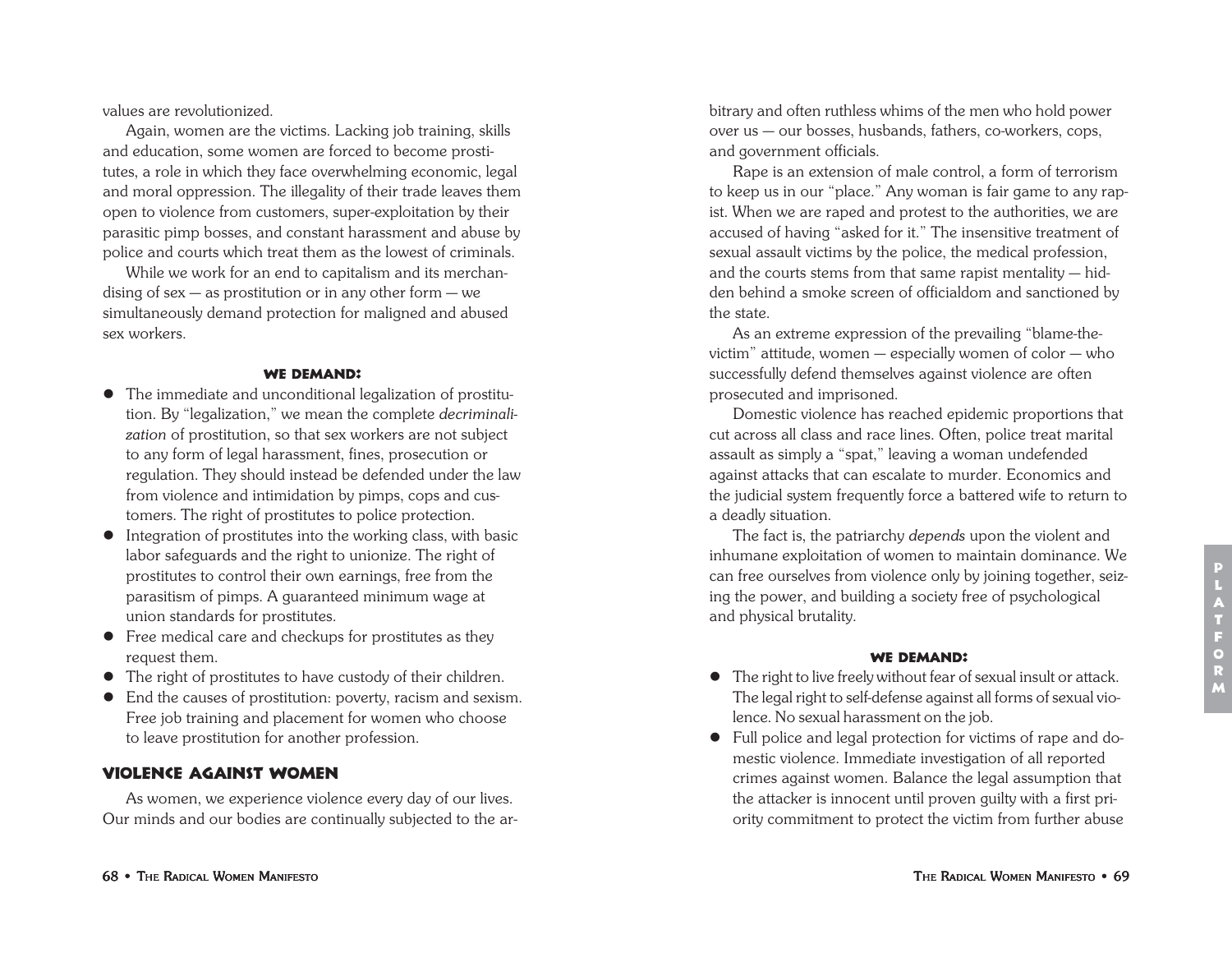or injury.

- ! Prosecution of all rapists with the burden of proof placed in the hands of the authorities, not on the victims. Outlaw marital rape. The right of victims of violent crimes to direct their own legal cases if they so choose.
- ! Free, sympathetic healthcare for all sexual assault victims. Stop subjecting assault victims to self-righteous moral condemnation from a society that created the problem in the first place.
- ! State-funded shelters for women fleeing domestic violence. Job training and placement for battered women.
- Compensation of rape/violence survivors for lost income, psychiatric counseling, medical care and any other expenses resulting from an attack.

# The Environment

Capitalist globalization is destroying the earth. Living under the reign of a class willing to jeopardize our lives and future generations for quick cash, we are bombarded with chemicals in our food, water and air, and poisons at our job sites, in our homes, and in our communities. Women suffer the worst job conditions, and our bodies may also have special susceptibilities to certain environmental poisons.

Women have led the fight against pesticides, toxic and nuclear wastes, deforestation, and other forms of environmental destruction. Technology in the hands of workers can be used for human progress, but under the ruling class it is used against us.

### We demand:

- ! Funding and education to preserve and protect the environment and recycle or restore natural resources.
- $\bullet$  Open the books of the energy moguls. Nationalize the energy and petrochemical industries under workers' control. Develop safe and abundant energy forms that preserve and improve the global standard of living.
- ! Immediate shut down of all nuclear plants. Stop the building of nuclear weapons. End dumping of nuclear pollutants and implement community-supervised, safe disposal of existing radioactive waste. Corporations must take full responsibility for re-training and re-employing workers in the nuclear industry.
- ! Rid the environment and the workplace of murderous pesticides, poisons and hazardous refuse. Full corporate liability for the cost to clean up waste dumps and repair damage to the environment — instead of using workers' tax dollars to clean up the mess.
- ! An end to all strip mining, especially mining of cancercausing uranium. An end to the theft of indigenous people's lands for mineral deposits or any other resources.
- ! Stringently enforced safety and health standards for all workers, particularly those who clean up environmental disasters.
- ! An end to corporate dumping of garbage and the transfer of hazardous industries to poor communities, Native reservations, and Third World countries. Stringent international standards to stop the industries of imperialist nations from polluting other countries.
- ! For humane treatment of animals and full protection of endangered species and habitats, including rain forests, tundra and oceans. The survival of animal and plant life is necessary for human progress and should not be pitted against our own well-being.

# Media and Culture

Radio, television, video games, the press, and movies all spew out virulent prejudice against women. Women are portrayed as vacuous, frivolous, inept fools, manipulating seductresses, or simple-minded sex objects who love to be violently abused. We are used to sell anything and everything with our "sex appeal."

Male chauvinism is ingrained in contemporary culture.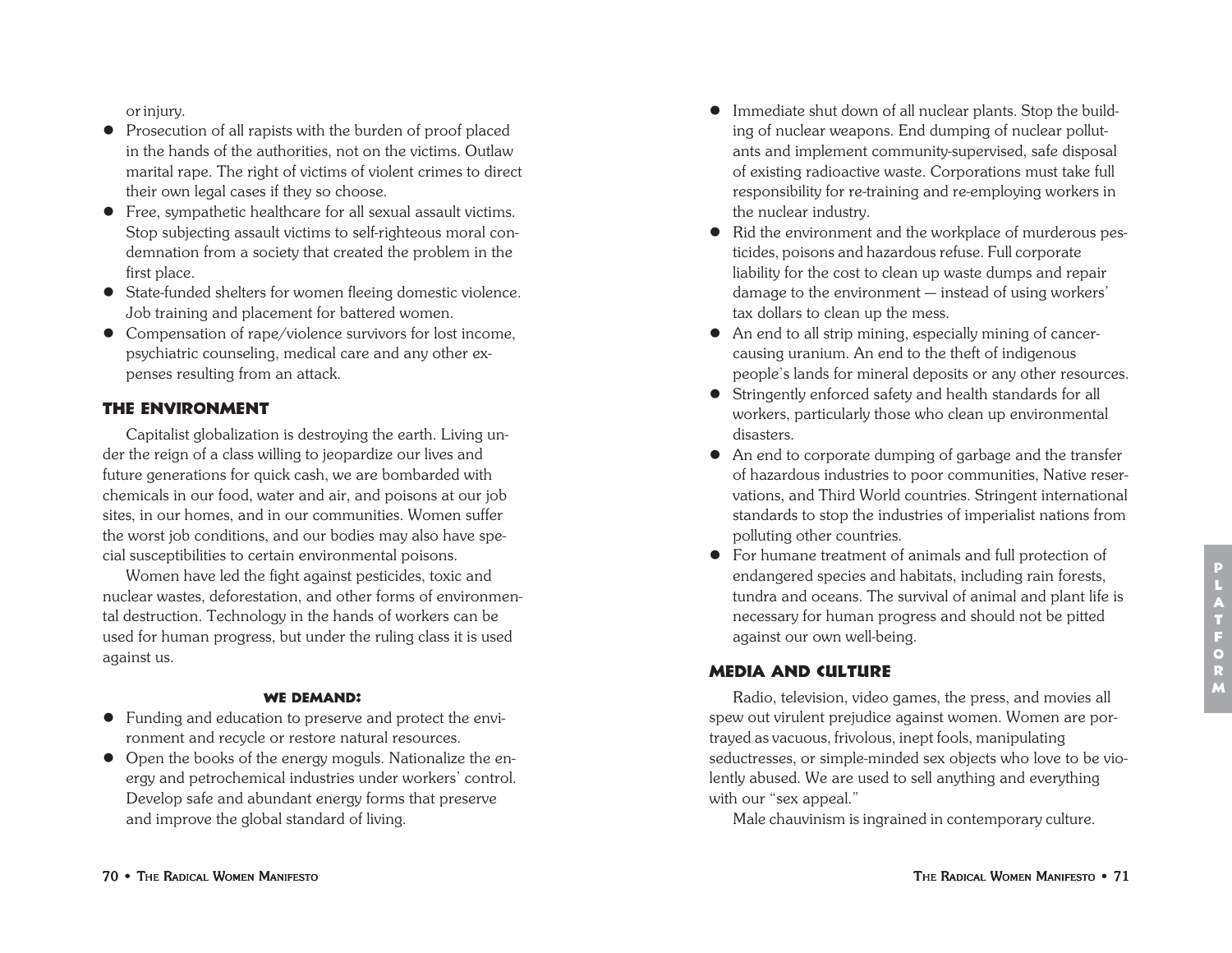Most men accept and live by it automatically, as do many women despite their obvious confusion, frustration and misery. At the same time that sexist stereotypes proliferate, real information about our lives is often censored and kept from us.

#### We demand:

- End the imposition on the public of sick, distorted and demeaning media images of women and people of color. Cease perpetuating a standard of skinny, slinky white beauty which blatantly discriminates against women of other body types and colors.
- ! Stop advertisers from using women and children as sexual sales gimmicks. End the practice of employing images of violence against women as attention-grabbers for products. No more advertising aimed at creating consumerist mentality in children and promoting products harmful to their health or their attitudes about others.
- Provide serious media coverage of the struggle for women's rights and the movements of all oppressed people. An end to censorship of our history and information about women's issues. Free media access for all political viewpoints. Programming that reflects the full diversity of human experience and lifestyles, including people of color and sexual minorities. Abolish stereotypical images of all kinds in the media.
- ! Eliminate the violent exploitation of women and children by the multi-billion dollar international pornography industry.

### The Military and the Draft

We oppose a compulsory draft which forces working people to defend imperialism and kill their class sisters and brothers. But we also protest many countries' sexist exclusion of women from the draft.

Women are denied opportunities for military training and suffer sex role stereotyping and economic discrimination in the armed forces. We understand the necessity for women

and other oppressed people to learn military skills for our own self-defense.

#### We demand:

- ! No draft. Not one human life nor any public funds for imperialist war. Where conscription does exist, no sexist exclusion of women from draft registration or the draft.
- ! An end to bigotry and job discrimination against women, people of color, sexual minorities, and mothers in the military.
- The right of all military personnel to union wages and to organize unions. Training programs and job placement following military service.
- ! Free, voluntary military training for all.
- ! Withdrawal of imperialist troops and advisors around the world. Eliminate the military budget and put the money into social services.
- No United States intervention in other countries. Abolish the U.S.-sponsored School of the Americas which trains rightwing death squads and armies on how to crush democracy and popular revolt. Full support to antiimperialist struggles and the right of all nations to self-determination.

# THE RIGHT TO SELF-DEFENSE

We support the right of oppressed people everywhere to defend themselves against violence. Whether the danger is posed by rightwing death squads, repressive police, out-ofcontrol husbands, white supremacists, racist thugs, gay bashers, Nazis or police states, we believe organized community self-defense is a matter of survival and common sense.

We do not advocate "turn-the-other-cheek" martyrdom to people of color under racist assault or to anti-Nazi activists attacked by fascist thugs. We do not counsel *campesinos* in Central America to hand over their weapons to the repressive states that have slaughtered so many of their number. We